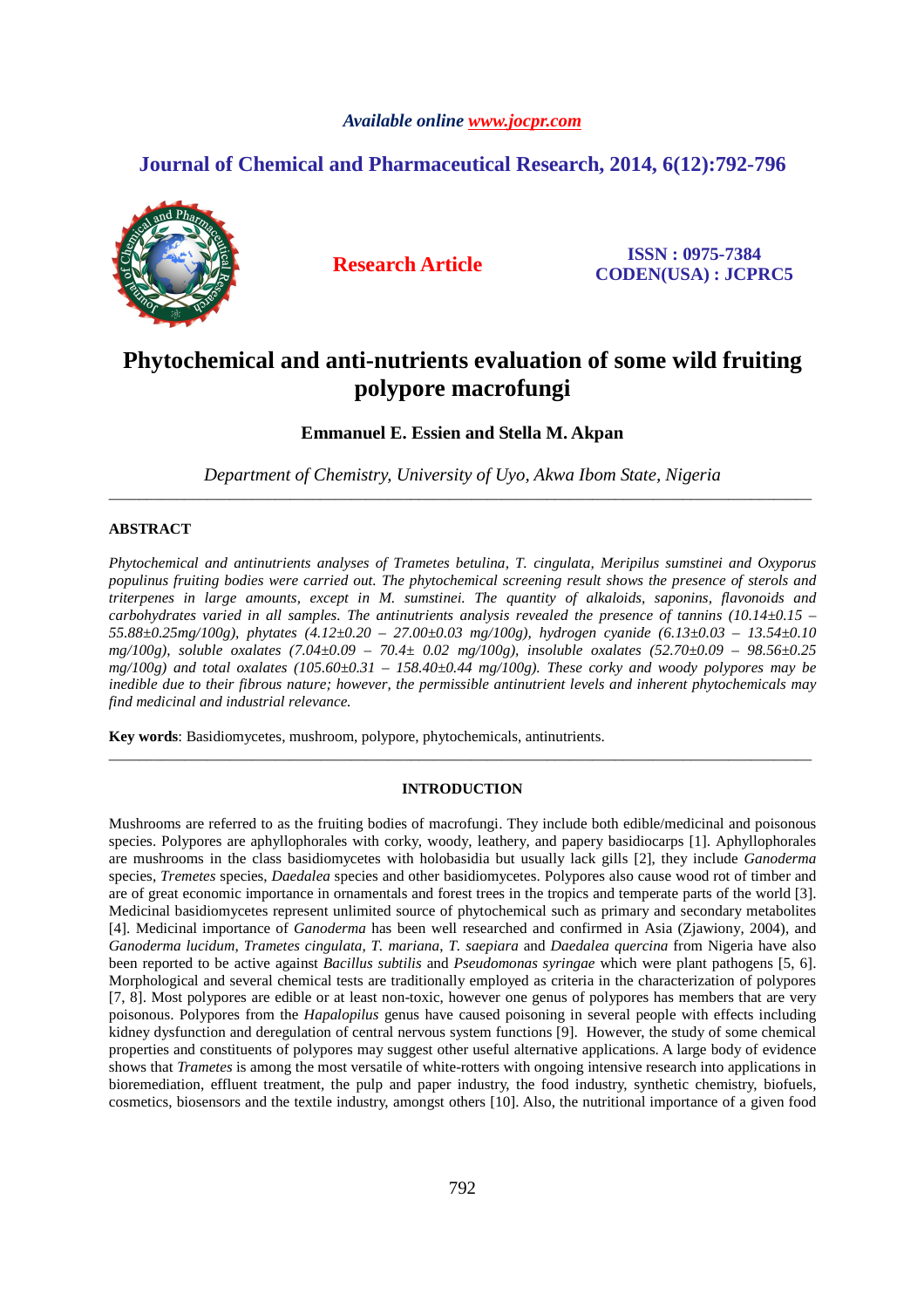depends on the nutrients or anti-nutrients composition [11, 12]; hence, the need to ascertain the edibility and phytochemical status of these mushrooms.

*\_\_\_\_\_\_\_\_\_\_\_\_\_\_\_\_\_\_\_\_\_\_\_\_\_\_\_\_\_\_\_\_\_\_\_\_\_\_\_\_\_\_\_\_\_\_\_\_\_\_\_\_\_\_\_\_\_\_\_\_\_\_\_\_\_\_\_\_\_\_\_\_\_\_\_\_\_\_*

#### **EXPERIMENTAL SECTION**

#### *Samples collection and treatment*

Basidiocarps of species of polypores (*Trametes betulina, T. cingulata, Meripilus sumstinei* and *Oxyporus popolinus*) were collected from the stump and dead logs in the vicinity of the forest reserved area of the University of Uyo, Nigeria. Specimen identifications and authentication were done by a mycologist, Dr. Joseph Essien and the voucher specimens were deposited in the School of Pharmacy Herbarium, University of Uyo. The polypores were identified by their corky, woody and leathery basidiocarps and other characteristics [2, 7]. The samples were carefully cleaned manually to remove any extraneous materials, cut, sun-dried and oven-dried (Gallenkamp, DV 333) at 45°C for 48 h to constant weight. Dried samples were pulverized using an agate homogenizer, and stored in pre-cleaned polyethylene bottles, prior to analyses. All reagents were of analytical grade, except otherwise stated.

#### *Phytochemical Screening*

Standard methods for phytochemical screening (alkaloids, flavonoids, saponins, tannins, carbohydrates, phlobatannins, sterols and triterpenes) were employed. Alkaloids determination was done using Mayer's and Dragendoff's reagents following the methods of Kapoor *et al.* [13] and Odebiyi and Sofowora [14]; tannins and phlobatannins [14]. The methods described by Kapoor *et al.* [13] were used for determining flavonoids. The persistent frothing test as described by Kapoor *et al.*[13] and Odebiyi and Sofowora [14] were used for saponins. Carbohydrates determination was done using Fehling's reagent following the method described by Harbone [15]. Sterols and triterpenes were determined following the Eiebemann-Burchard test as described by Odebiyi and Sofowora [14] and Harbone [15].

## *Determination of anti-nutritional factors*

## *Phytate determination*

Extraction and precipitation of phytate were done through phytic acid determination using the procedure described by Lucas and Markaka [16]. This entails the weighing of sample (2g) into a 250 mL conical flask. 2% conc. HCl (100 mL) was used to soak the samples in the conical flask for 3 h and then filtered through a double layer filter paper. Sample filtrate (50 mL) was placed in a 250 mL beaker and distilled water (107 mL) added to give/ improve proper acidity. 0.3% ammoniumthiocyanate solution (10 mL) was added to each sample solution as indicator and titrated with standard iron chloride solution which contained 0.00195 g iron/mL and the end point was signified by brownish-yellow colouration that persisted for 5 min. The percentage phytic acid was calculated.

#### *Tannins determination*

Tannin values were obtained by adopting the method of Jaffe [17]. Each sample (1g) was dissolved in distilled water (10 mL) and agitated, left to stand for 30 min. at room temperature. The samples were centrifuged and the extracts recovered; the supernatant (2.5 mL each) were dispersed into 50 mL volumetric flask. Similarly, standard tann acid solution (2.5 mL) was dispersed into separate 50 mL flasks. Folin-dennis reagent (1.0 mL) was measured into each flask followed by the addition of saturated Na<sub>2</sub>CO<sub>3</sub> solution (2.5 mL). The mixture was diluted to 50 mL in the flask and incubated for 90 min at room temperature. The absorbance of each sample was measured at 250 nm with the reagent blank at zero. The % tannin was calculated.

#### *Cyanogenic glycoside determination*

The method used was alkaline picrate method of Onwuka [18]. The samples (5 g each) in conical flasks were added distilled water (50 mL) and allowed to stand overnight. Alkaline picrate (4 mL) was added to sample filtrate (1 mL) in a corked test tube and incubated in a water bath for 5 min. A colour change from yellow to reddish brown after incubation for 5 min in a water bath indicated the presence of cyanides. The absorbance of the samples was taken at 490 nm and that of a blank containing distilled water (1 mL) and alkaline picrate solution (4 mL) before the preparation of cyanide standard curve.

### *Oxalates determination*

The oxalates content of the samples was determined using titration method. The samples (2 g each) were placed in a 250 mL volumetric flask suspended in distilled water (190 mL) for soluble oxalate determination; 6 M HCl solution (190 mL) was added to each of the samples (2 g each) for total oxalate determination. The suspensions were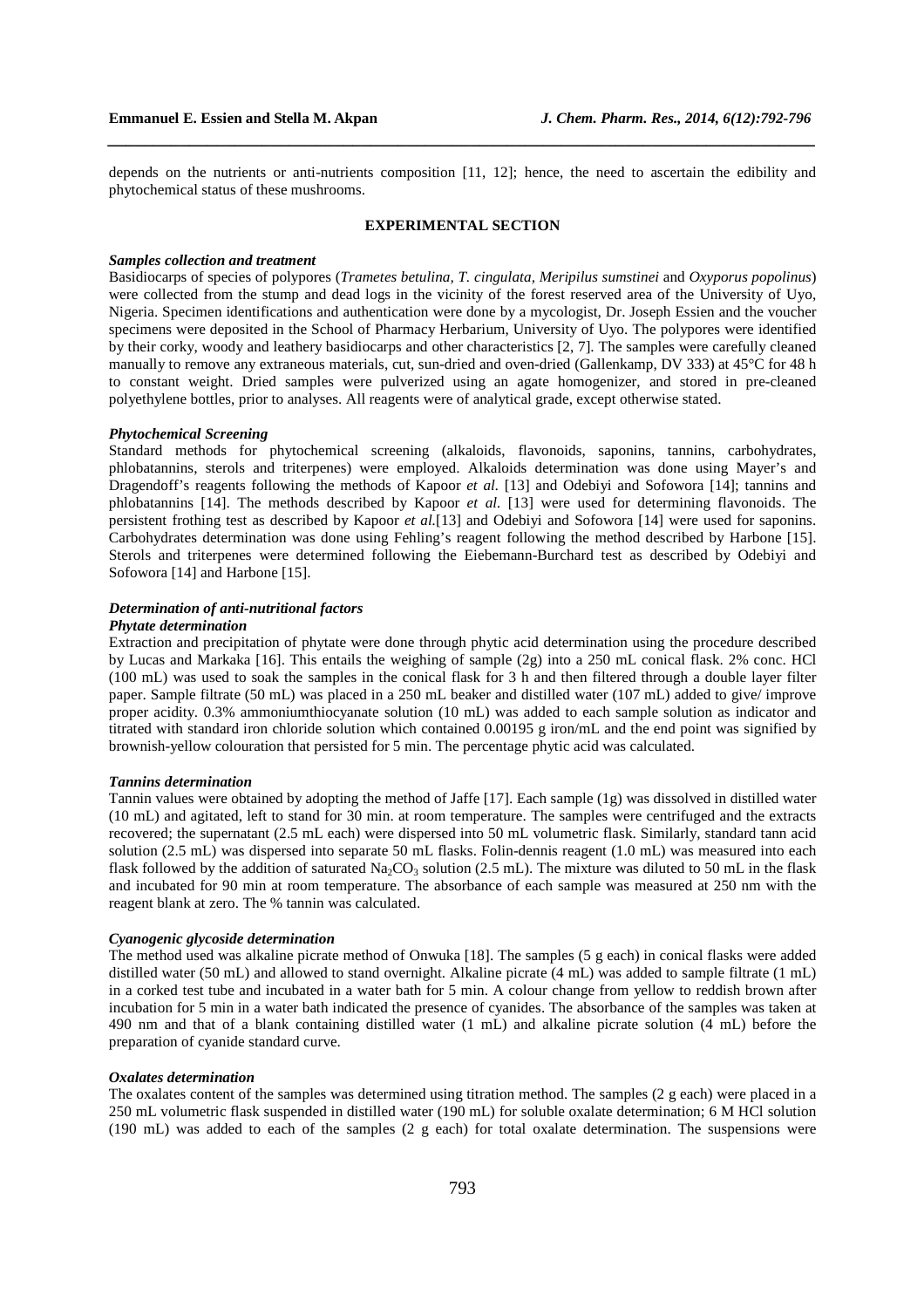digested at 100ºC for 1h. The samples were then cooled and made up to 250 mL mark of the flask. The samples were filtered, triplicate portions of the filtrate (50 mL) were measured into beaker and four drops of methyl red indicator was added, followed by the addition of concentrated NH4OH solution (drop wise) until the solution changed from pink to yellow colour. Each portion was then heated to 90ºC, cooled and filtered to remove the precipitate containing ferrous ion. The filtrates were again heated to  $90^{\circ}$ C and 5% CaCl<sub>2</sub> (10 mL) solution was added to each of the samples with consistent stirring. After cooling, the samples were left overnight. The solutions were then centrifuged at 2500 rpm for 5 min. The supernatant were decanted and the precipitates completely dissolved in 20%  $H_2SO_4$  (10 mL). The total filtrates resulting from digestion of the samples (2 g each) were made up to 200 mL. Aliquots of the filtrate (125 mL) were heated until near boiling and then titrated against 0.05 M standardized KMnO4 solution to a pink colour which persisted for 30 sec. The oxalate contents of each sample were calculated. Insoluble oxalate, presumed to be primarily calcium oxalate, was computed as the difference between total and soluble oxalate [19]. All determinations were performed in triplicates and presented in mg/100g.

*\_\_\_\_\_\_\_\_\_\_\_\_\_\_\_\_\_\_\_\_\_\_\_\_\_\_\_\_\_\_\_\_\_\_\_\_\_\_\_\_\_\_\_\_\_\_\_\_\_\_\_\_\_\_\_\_\_\_\_\_\_\_\_\_\_\_\_\_\_\_\_\_\_\_\_\_\_\_*

## **RESULTS AND DISCUSSION**

The phytochemical analysis of the studied polypores is presented in Table 1. The result reveals the presence of sterols and triterpenes in large amounts, except in *M. sumstinei*. The quantity of alkaloids, saponins, flavonoids and carbohydrates varied in all samples. Tannins and phlobatannins were not detected using the method reported, except moderate amounts in *O. popolinus*. Macrofungi are known to produce large and diverse variety of secondary metabolites [20]. Ofodile *et al*. [5] demonstrated that *T. Marianna* and *T. cingulata* extracts which contained phenolics and similar profile of other compounds showed antimicrobial activity. Triterpenoids and other secondary metabolites were also identified in *T. cingulata* using HPLC [21]. He also concluded from his work that the age, locality, method of drying and season of collection influences secondary metabolites isolation and characterization. Some bioactive chemical compounds (such as saponins and tannins) are known to have therapeutic effects against microbes and parasites [22]. The quantitative determinations revealed the presence of the presence of tannins in all studied samples.

| <b>Phytochemicals</b> | <b>Trametes betulina</b> | Trametes cingulata | Meripilus sumstinei | $Ox$ <i>Oxyporus popolinus</i> |
|-----------------------|--------------------------|--------------------|---------------------|--------------------------------|
| Alkaloids             |                          | $^{+++}$           | $^{+++}$            | $^{++}$                        |
| Flavonoids            | $^{++}$                  |                    |                     |                                |
| <b>Saponins</b>       |                          | $^{+++}$           | $^{+++}$            | $^{++}$                        |
| Sterols/triterpenes   | $^{+++}$                 | $^{+++}$           |                     | $^{+++}$                       |
| <b>Tannins</b>        |                          |                    |                     |                                |
| Phlobatannins         |                          |                    |                     | $^{++}$                        |
| Carbohydrates         | $^{++}$                  | $^{++}$            | $+ +$               |                                |

- *= not detected or present in negligible amount; + = present in trace amount; ++ = moderately present; +++ = present in high amount.* 

Table 2 indicates varying amounts of tannins, phytates, cyanide and oxalates in the studied mushrooms. The quantitative analysis shows that tannins  $(10.14 \pm 0.15 - 55.88 \pm 0.25 \text{mg}/100 \text{g})$ , phytates  $(4.12 \pm 0.20 - 27.00 \pm 0.03$ mg/100g), hydrogen cyanide (6.13±0.03 – 13.54±0.10 mg/100g), soluble oxalates (7.04±0.09 – 70.4± 0.02 mg/100g), insoluble oxalates  $(52.70 \pm 0.09 - 98.56 \pm 0.25 \text{ mg}/100 \text{g})$  and total oxalates  $(105.60 \pm 0.31 - 158.40 \pm 0.44 \text{ g})$ mg/100g) levels are within permissible dose [23, 24]. These values are comparable to results for some edible mushroom polypores, *G. lucidum* [25], *B. berkeleyi* and *G. lucidum* [26]. Many authors report soluble and insoluble oxalates as separately measurable components of the oxalate content of foods [27, 28]. In food, oxalic acid is typically found as either sodium or potassium oxalate, which are water soluble, or calcium oxalate, which is insoluble. Magnesium oxalate is also poorly soluble in water, although the contribution of this salt to the insoluble fraction of oxalate in food is unclear. Cyanide taken in the diet is detoxified in the body, resulting in the production of thiocyanate. Thiocyanate has the same molecular size as iodine and interferes with iodine uptake by the thyroid gland [29]. Therefore, some amounts of these anti-nutrients (phytate, oxalate and tannins) can be reduced by proper processing [30].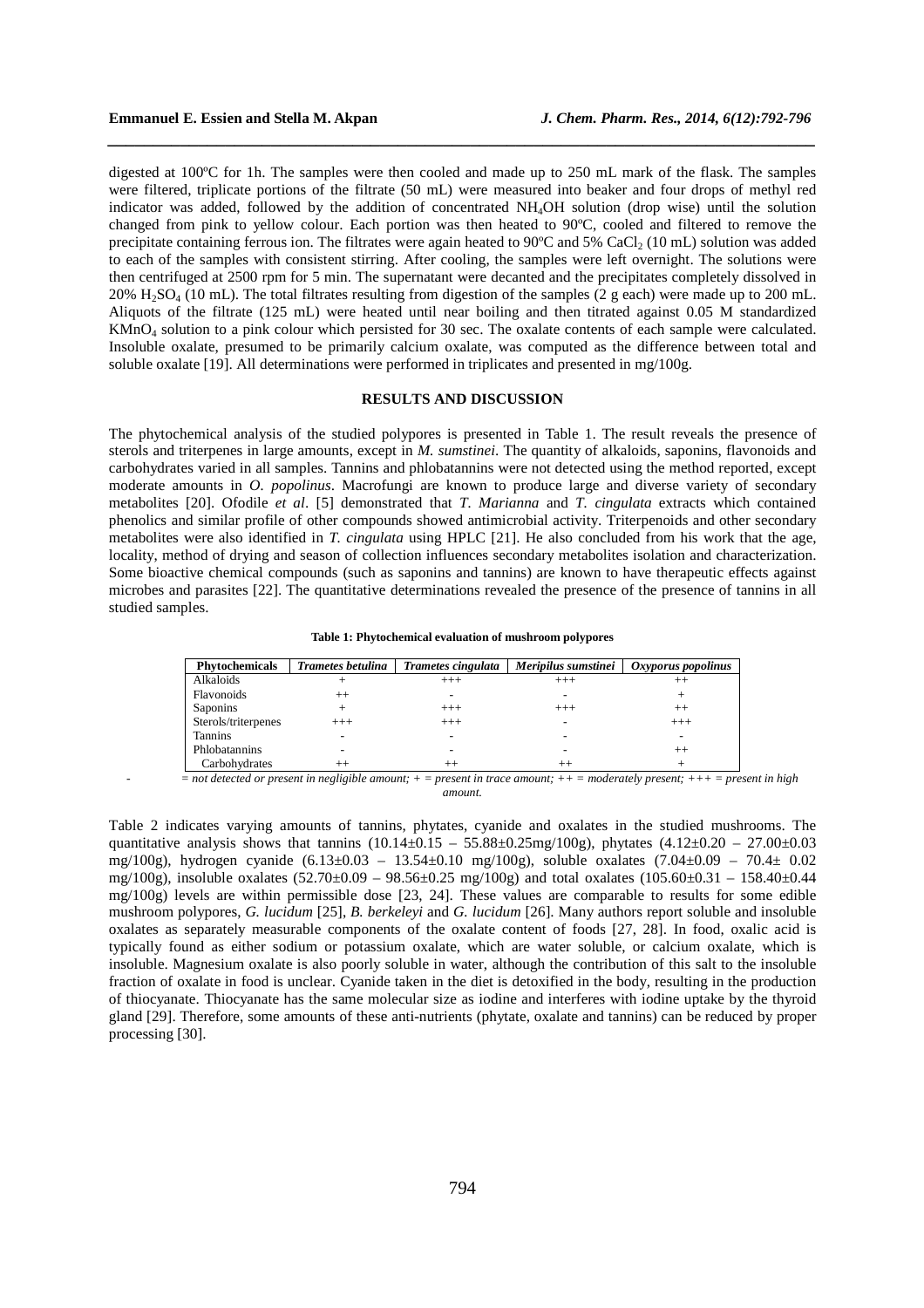| Toxins $(mg/100g)$ | Trametes betulina | Trametes cingulata | Meripilus sumstinei | Oxyporus popolinus |
|--------------------|-------------------|--------------------|---------------------|--------------------|
| <b>Tannins</b>     | $51.46 \pm 0.15$  | $55.88 \pm 0.25$   | $27.94 + 0.47$      | $10.14 \pm 0.15$   |
| Phytate            | $7.40+0.10$       | $4.12 + 0.20$      | $27.00+0.03$        | $22.89 + 0.18$     |
| Hydrogen cyanide   | $7.08 + 0.04$     | $9.03 \pm 0.13$    | $6.13 \pm 0.03$     | $13.54 \pm 0.03$   |
| Soluble oxalates   | $61.60 + 0.18$    | $70.4 \pm 0.88$    | $7.04 \pm 0.09$     | $61.60 \pm 0.09$   |
| Insoluble oxalates | $52.70+0.09$      | $88.00 \pm 0.10$   | $98.56 \pm 0.25$    | $79.20 \pm 0.10$   |
| Total oxalates     | $114.3 \pm 0.01$  | $158.40 \pm 0.44$  | $105.60 \pm 0.31$   | $140.80 \pm 0.08$  |

**Table 2: Antinutrient factors in mushroom polypores**

*\_\_\_\_\_\_\_\_\_\_\_\_\_\_\_\_\_\_\_\_\_\_\_\_\_\_\_\_\_\_\_\_\_\_\_\_\_\_\_\_\_\_\_\_\_\_\_\_\_\_\_\_\_\_\_\_\_\_\_\_\_\_\_\_\_\_\_\_\_\_\_\_\_\_\_\_\_\_*

#### **CONCLUSION**

The four mature mushroom polypores are described as corky, woody and inedible due to their fibrous nature. These fungi may be processed to meet desired needs since the antinutrients levels were below the permissible toxic limits. The phytochemicals contained in these macrofungi indicates potential applications in medicine for their bioactive constituents. Intensive research into the possible utilization of these mushrooms in bioremediation, effluent treatment, the pulp and paper industry, the food industry, synthetic chemistry, bio-fuels, cosmetics, biosensors and the textile industry would also be worthwhile.

#### **REFERENCES**

[1] JK Zjawiony. *Nat. Prod*., **2004**, 67, 300-310.

[2] PM Kirk; PF Cannon; JC David; JA Stalpers. Ainsworth and Bisby's Dictionary of the Fungi (9th Ed.), CAB, Bioscience, UK, **2001**, 655pp.

[3] BJ Smith; K Sivathamparam. *Aus. System. Bot*., **2003**, 16, 487 – 503**.**

[4] G Roja; PS Rao. Biotechnology Investigation in Medicinal Plants for the Production of Secondary Metabolites In: Role of Biotechnology in medicinal and Aromatic plants, vol 1, (AA Irfan; K Atiya, Eds.) Hong Kong, **1998**, 201pp.

[5] LN Ofidile; MSJ Simmons; RJ Grayer; NU Uma. *Int. J. Med. Mushr*., **2008**, 10(3), 265-268.

[6] OE Fagade; AA Oyelade. *Elect. J. Environ. Agric. Food Chem*, **2009**, 8(3), 184-188.

[7] L Ryvarden; I Johansen. A Preliminary Polypore Flora of East Africa. Fungiflora: Oslo, Norway, **1980**, 636pp.

[8] J De Rosa. *Mycophile,* **2003***,*1-6.

[9] Kirk PM PF Cannon; JC David; JA Stalpers. Ainsworth and Bisby's Dictionary of the Fungi. 10th Edition, CABI Europe, **2008**.

[10] GS Nyanhongo; G Gübitz; P Sukyai; C Leitner; D Haltrich; R Ludwig. *Food Technol. Biotechnol.,* **2007**, 45 (3), 250–268.

[11] C Hotz ; RS Gibson. *J. Nutr*. **2007**, 137 (4): 1097-1100.

[12] VAAletor, AV Goodchild, E.L Moneim; AM Abd ,. Anim. Feed Sci. Tec., **1994**,47: 125-139.

[13] DI Kapoor; AL Singh; IS Kapoor; N.S Svivaslava. Lioydia, 1969,32, 297-304

[14] OO.Odebiyi; EE Sofowora. Lioydia,**1978,** 41, 234-246.

[15] JB Harbone. Phytochemical Methods. 2ndedition, Chapman and Hall, Hong Kong, **1991**.

[16] GM Lucas; P Markaka. *J. Agric. Ed. Chem.*, **1975**, 23, 13-15.

[17] CS Jaffe. Analytical Chemistry of Food, Vol. 1, Blackie Academic and Professional, New York, **2003**, p. 200.

[18] G Onwuka. Food Analysis and Instrumentation, 3rd Ed., Naphohla Prints, A Division of HG Support Nigeria Ltd., **2005**, pp. 133-161.

[19] AB Munro; WA Bassiro. *J. Biol. Appl. Chem.*, **2000**, 12(1), 14-18.

[20] JK, Liu. *Drug Discov. Ther*. **2007**,1(2), 94 – 103.

[21] LN Ofodile; LE Attah; A Williams; MS Simmonds. J*.African Research Rev*. **2008**,1(1), 65-76.

[22] HK Dei; SP Rose; AM Mackenzie. *World's Poult. Sci. J*., **2007**, 63, 611-624.

[23] G Birgitta; C Gullick. Exploring thePotential of Indigenous Wild Food Plants in Southern Sudan. Proceeding ofa workshop held in Lokichoggio, Kenya, **2000**, pp. 22-25.

[24] World Health Organization. Technicalcompendium of WHO Agricultural Science Bulletin, **2003**, 88:171-172.

[25] AO Ogbe; AD Obeka. *Iranian J. Appl. Ani. Sci.,* **2013**, 3 (*1*), 161-166.

[26] EE Essien; II Udoh; NS Peter. *J. Nat. Prod. Plant Resour*., **2013**, 3 (6),29-33

[27] R Hönow; A Hesse. *Food Chem.* **2002**, 78, 511-521.

[28] GP Savage; L Vanhanen; SM Mason; AB Ross. *J. Food Comp. Anal*. **2000**, 13, 201-206.

[29] P Bourdoux; F Delange; M Gerard; M Mafuta; A Hudson; MA Ermans. *J. Clin.Endocrinol. Metab*., **1978**, 4b,613-621.